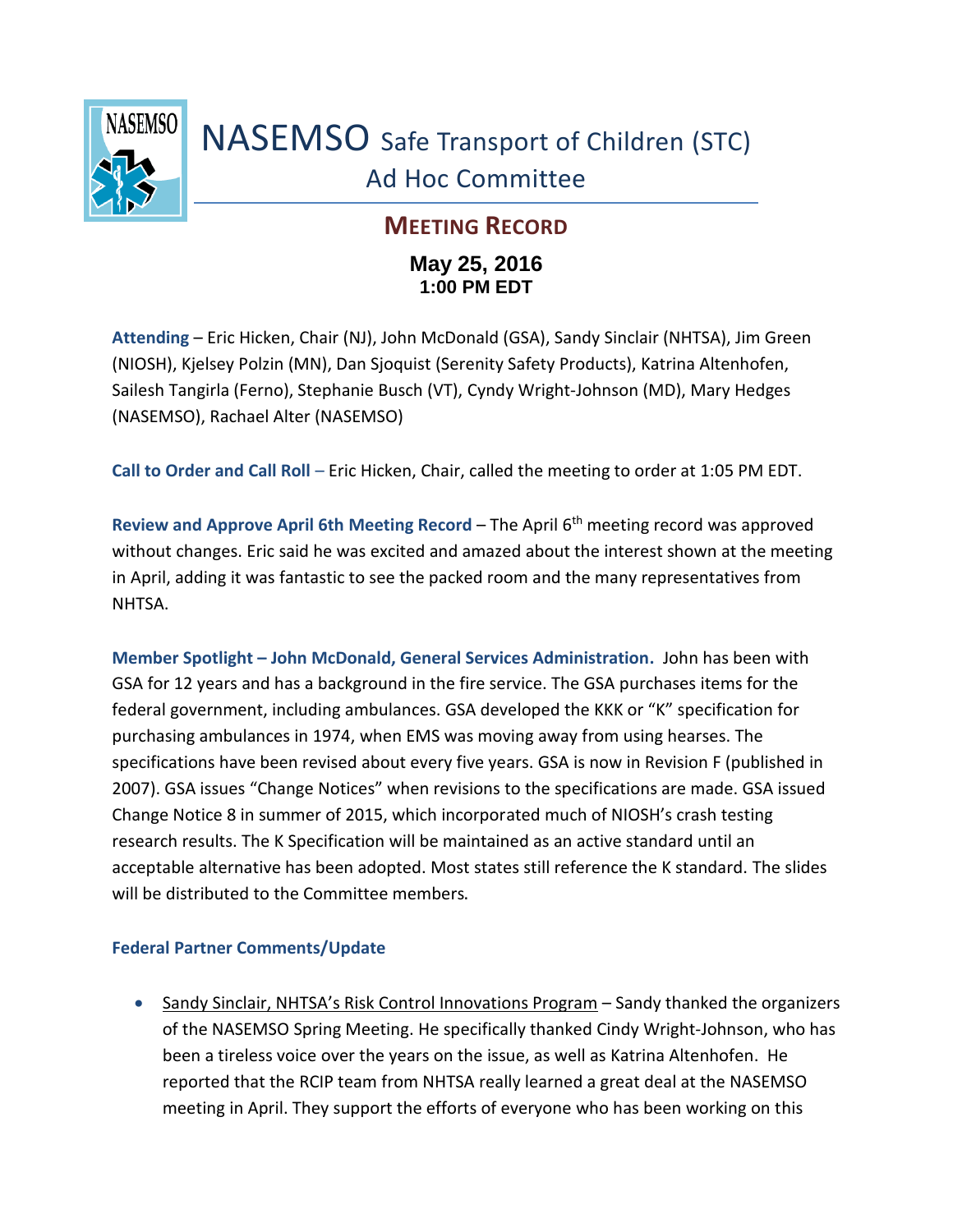issue to make ground ambulances safer. The RCIP group is supposed to complete their work with recommendations to NHTSA management later this summer.

- Tina Turgel or T. Morrison-Quinata, EMSC Program were not able to join the meeting due to a scheduling conflict with an EMSC meeting.
- Jim Green, NIOSH Jim said the last 3 of 10 ambulance standards are going to SAE for publication. He is also working on a video series which will document the work they have completed to develop the ambulance standards. He believes the same methodology used for developing the 10 ambulance standards can be applied to the child safety standards in ambulances. The ambulance builders are willing to partner with us to develop the child transport standards. Much of the funding for developing the ambulance standards came from the Department of Homeland Security. DHS will be holding a stakeholder meeting July 12-14, in the Washington, DC area to explore projects to fund. The committee Is known as the First Responders Resource Group at DHS. Jim is now a member of the group and will be attending the meeting. He added that NIOSH is unlikely going to select this as a project, because pediatric transport safety is less related to worker safety than the previous project. Jim will be retiring from NIOSH and would be willing to work on this in an independent capacity. He added that Milt Nenneman is chair of the First Responders Resource Group at DHS. Mary said she has advised Dia Gainor about the DHS meeting and is encouraging her to attend on behalf of NASEMSO.

**Next Steps/ Where do we go from here?** – Eric thanked Jim for helping to point the way to what we need to do next. He asked if there are testing standards in existence that can be utilized? Jim suggested we create a framework or a proposal to send to potential funders. John McDonald said that GSA would be willing to participate in the project. Dan Sjoquist agreed that we need to develop testing standards for the child transport equipment as was done with the adult ambulance occupants. Sailesh said it will be a two-step process - the first to write the standards and the second to manufacture the equipment. He added that we need to define the scope of work first. Jim said they ran parallel efforts when developing the cot standards for ambulances. They crafted consensus standards for testing – one for seated passengers and one for patients on a cot. Katrina asked if we can use some of the previous work involving ambulance standards as a template. Cyndy added there are opportunities for funding and opportunities for contracting. Mary asked if the scope of practice needs to include the testing of car beds for infants, as what the 2012 NHTSA Best Practices document mentions. Cyndy said in her experience that is the question (transporting by car beds) they receive most often, especially for inter-facility transfers. Stephanie Busch proposed that members identify their priorities before the next meeting. Katrina suggested we round up